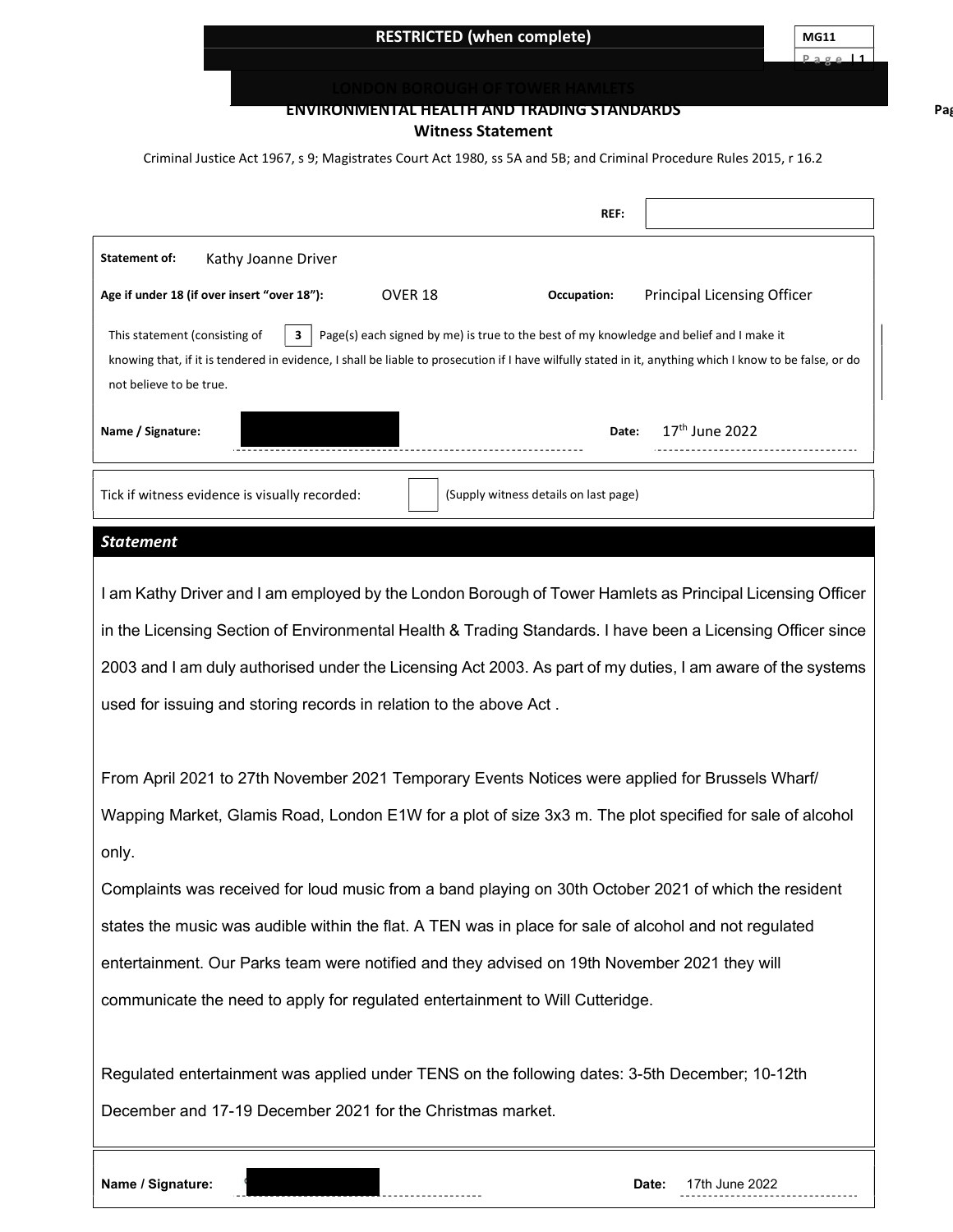Pag

#### ENVIRONMENTAL HEALTH AND TRADING STANDARDS Witness Statement

Criminal Justice Act 1967, s 9; Magistrates Court Act 1980, ss 5A and 5B; and Criminal Procedure Rules 2015, r 16.2

#### Statement

This Authority received email from Parks to say that they confirmed they had two traders on 18th and 19th

December 2021. The TEN given specified one 3x3m plot.

On the Wapping Market facebook page there was a posting for Easter Sunday 17th April 2022, there was

no TEN in place. See below:



Wapping Docklands Market is at Wapping Docklands Market. 16 April · London · →

From beer to baked goods, grab all of the goodies you will need for your nerarest and dearest this Easter Sunday from Wapping Docklands Market! I ● ● X





This Licensing Authority are currently investigating the managers of Wapping Market Brussels Wharf for unlicensed sale of alcohol on 3<sup>rd</sup> December 2021 on the market, where two Temporary Event Notices had